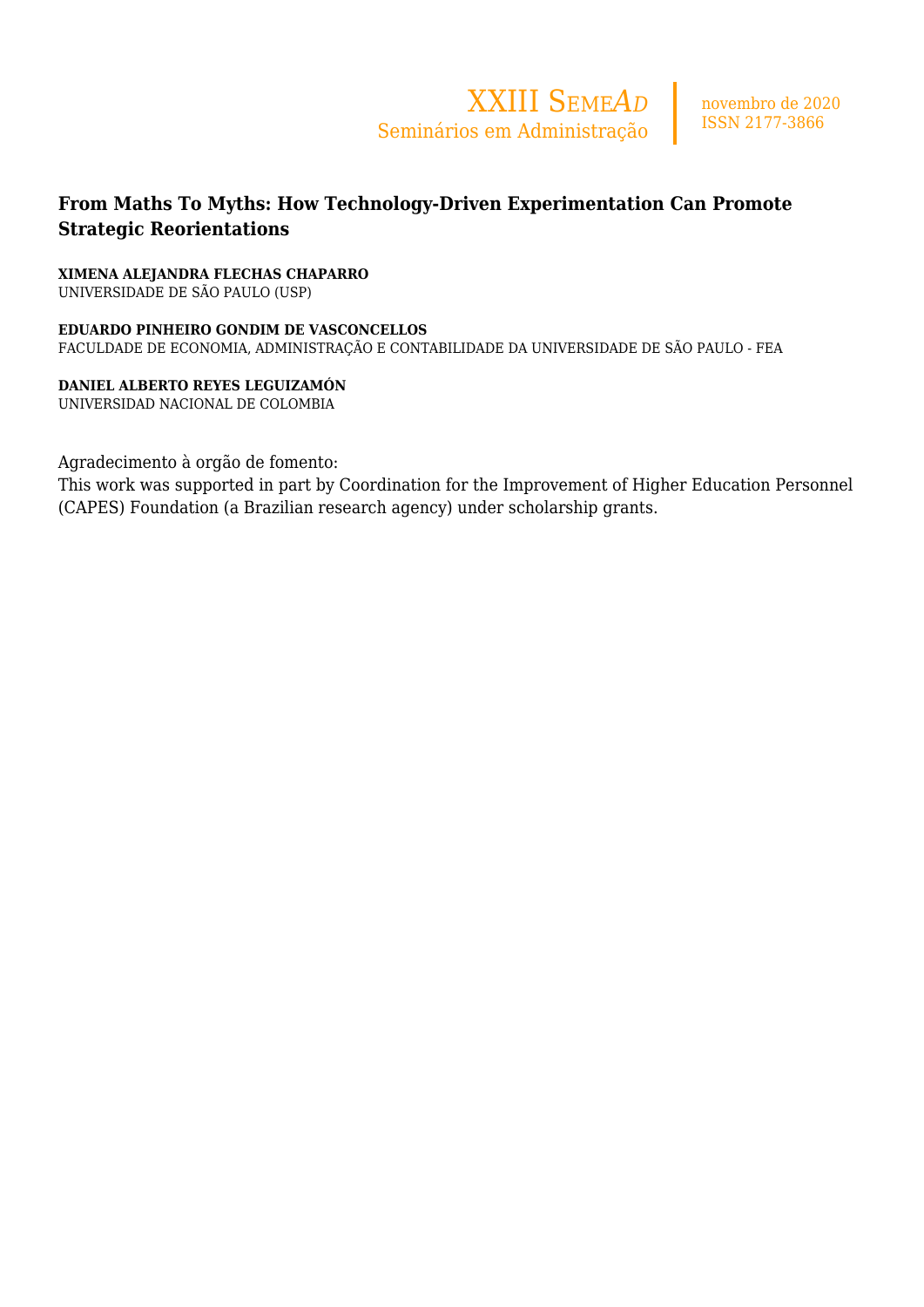## **FROM MATHS TO MYTHS: HOW TECHNOLOGY-DRIVEN EXPERIMENTATION CAN PROMOTE STRATEGIC REORIENTATIONS**

### **Introduction**

Far from being easy-going, the new venture creation journey may be chaotic, unpredictable and often the original plans experience fundamental reorientations before the finding of a promising value proposition (Grimes, 2018; McDonald & Gao, 2019). These reorientations may affect not only the further actions but also can modify strategical guidelines enabling a whole reconfiguration of the business (Dottore, 2009). Several authors such as McDonald and Gao (2019) and Bajwa et al. (2017) point out that customer feedback causes reorientations and may alter the value proposition or the array of customers and products. However, there are situations in which the experiments with the technology trigger the changes. For instance, the FinTech Capital One, is increasingly moving towards an AI company (Castellanos, 2017) after establishing "a machine-learning Center of Excellence (COE) for studying how the technology can be used to reimagine the customer experience" (Daugherty & Wilson, 2018, p.149).

In spite of the existence of cases like FinTech Capital One, researches fall short by overlooking the strategic reorientations in young firms (Hampel, Tracey, & Weber, 2019; Parastuty, Schwarz, Breitenecker, & Harms, 2015) and especially those reorientations derived from technology experimentation (Earle, Merenda, & Davis, 2019). To shed light on this topic, we conduct a case study of *Abacko*, an EdTech spin-off developed by researchers at the National University of Colombia in Palmira, to deeply examine how technology-driven experimentation can promote strategic reorientations. The spin-off experienced three major strategic adjustments in which the experimentation with technology was imperative. Our underlying assumption is that technology-driven experimentation not only lead to strategic reorientations but also it can both broaden and enrich the business's value proposition.

The contribution of this study is twofold. First, we contribute to the literature in business strategy by proposing a process model outlining the iterative strategy development cycle boosted by technology-driven experimentations and actualizations. Second, by complementing entrepreneurial action literature giving an alternative approach about how entrepreneurs redirect their course of action to continue with the business opportunity recognition process. Managerially, our study contributes by enabling entrepreneurs and enthusiasts to expand their repertoire of alternatives to redirect their business strategies.

The remainder of this paper is divided into five sections. In the next section, we review the theoretical background related to strategic reorientations, ways for strategy formulation, and technology-driven experimentation. In the third section, we describe the design research including methods, data collecting, and analysis. The fourth section presents the research context and findings. Next, we present the discussion, including our theoretical framework; new procedures; the relationship between education, new technologies, and territory; and the opportunities and challenges. Finally, we present the conclusions, limitations, and suggestions for further research agenda.

#### **Theoretical Background**

#### *Strategic Reorientations*

During the strategy formation process, very often, entrepreneurs need to reorient their business ideas and strategies several times before finding out a promising value proposition (Bajwa et al., 2017; Korber & McNaughton, 2018; McMullen, 2015). According to Ott,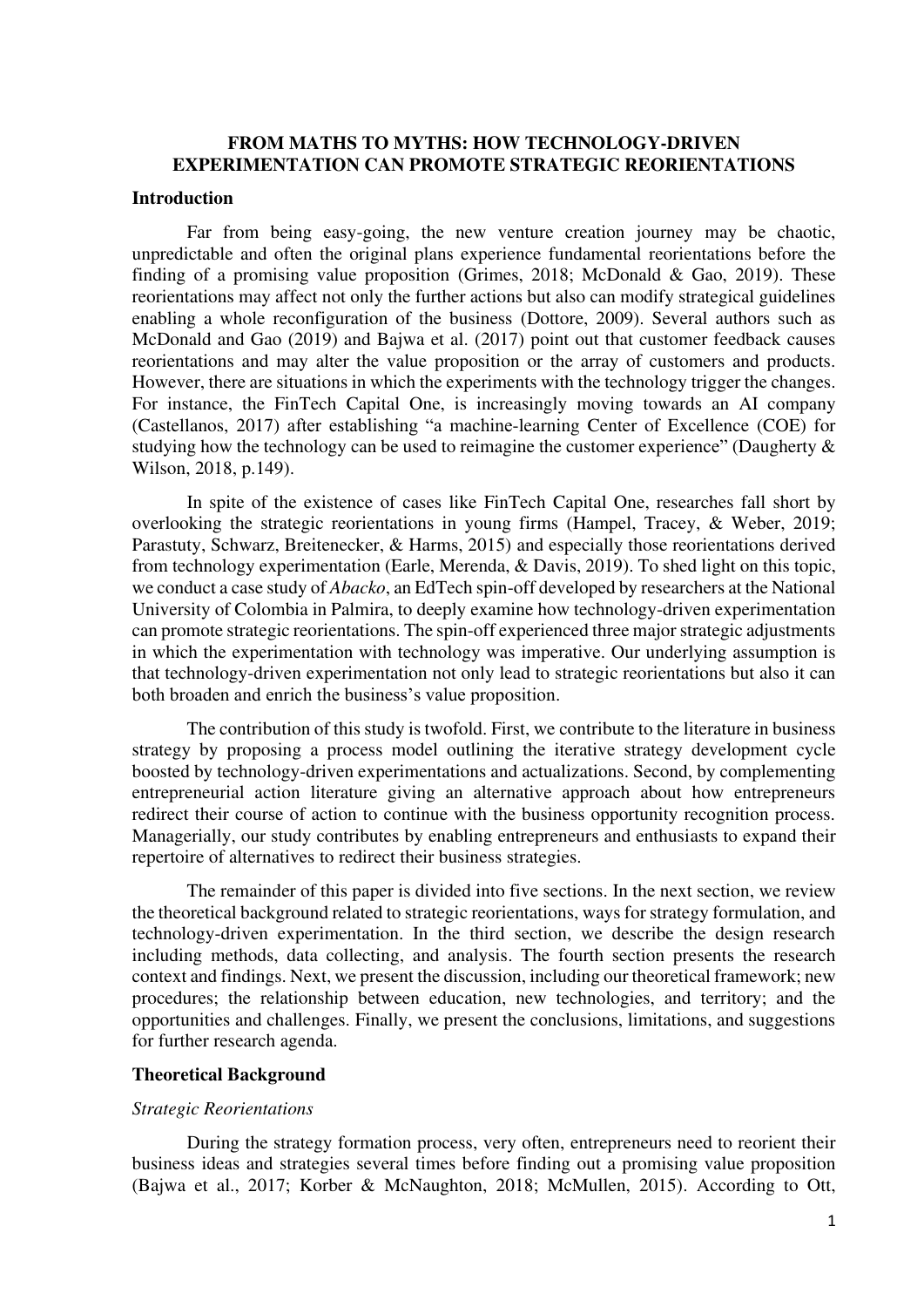Eisenhardt, and Bingham, (2017, p. 306) the strategy formation process involves the creation of "a unique set of interdependent activities to create and capture value", and despite its intrinsic importance, there are several issues of the process unclear such as why and how an entrepreneur decides to implement any particular strategy, or the tradeoffs associated with being flexible and learn or being efficiency-seeker through a holistic understanding.

Authors such as McDonald and Gao (2019) and Bajwa et al. (2017) point out that customer feedback triggers strategic reorientations. Likewise, techniques for the creation of startups like the business model canvas, lean startup, or design thinking, encourage the market interactions prematurely in order to get customer feedback and thus, validate and adjust the business' ideas (Ries, 2011). However, these techniques have received several criticisms particularly because these approaches are explicitly designed for incremental innovations, rather than radical (Felin, Gambardella, Stern, & Zenger, 2019). Developing prototypes and tests with customers rapidly are desirable when technology and other critical resources are available, and when the proposed solution is similar to the products available in the market, and therefore, it is crucial to receive customer feedback. Differently, when technology is not ready to market, and when the solution is quite far from the products available in the market, conventional market interactions would be unappropriated and mislead the project development (Lynn, Morone, & Paulson, 1996). That is the reason why Apple relies on the interactions and opinions of key experts instead of conventional customers; recalling Henry Ford's famous sentence: "if I'd asked customers what they wanted, they would have told me, 'a faster horse'!"

Strategic reorientations are very challenging situations due to the fact that entrepreneurs should consider several conflicting interests and judgments stemming from investors, clients, collaborators, suppliers, co-founders, and other key stakeholders on which the venture depends on resources (Hampel et al., 2019). Additionally, entrepreneurs need to take into account their self-concepts and beliefs, appraise and reappraise the circumstances and the overall goal, identify what is at stake, and try to minimize the biases involved in order to make the necessary strategic reorientations (Grimes, 2018).

## *Ways for Strategy Formulation*

There is a dichotomy in the entrepreneurship literature suggesting that entrepreneurs should strategize, on one hand, by thinking (i.e. by planning), or strategize by doing (i.e. in an experimental fashion) on the other (Ott et al., 2017). The former advocates that having a holistic understanding of the environment employing cognition over action is the most effective way to determine strategies (Kiss & Barr, 2015). In this line, individuals strategize using "blueprints" (e.g. mental models, plans, visions, analogies, and identities) to conceptualize how to integrate the interdependent activities and actors in order to realize a sustainable business model (Ott et al., 2017).

On the other hand, a substantial body of literature assumes that experimentation (also noun as effectuation) is more suitable for entrepreneurship and radical innovation projects because individuals cannot effectively reduce the possible future alternatives (Dew, Read, Sarasvathy, & Wiltbank, 2009; Mahmoud-Jouini & Charue-Duboc, 2017; Ott et al., 2017; Sarasvathy, 2001). Sarasvathy and Dew (2005) argue that new firms should embrace more experimental approaches to conduct the strategy process, largely due to the extremely uncertain conditions in which startups are embedded (Paternoster et al., 2014). Moreover, Thomke (2008) suggests that learning by experimentation not only reduces the total time spent and costs for new product development, but also enables to rapidly discard dysfunctional ideas while focusing on the promising ones. The adoption of flexible and experimental approaches allows faster learning about the external world and respond more quickly to potential threats and seizing potential opportunities.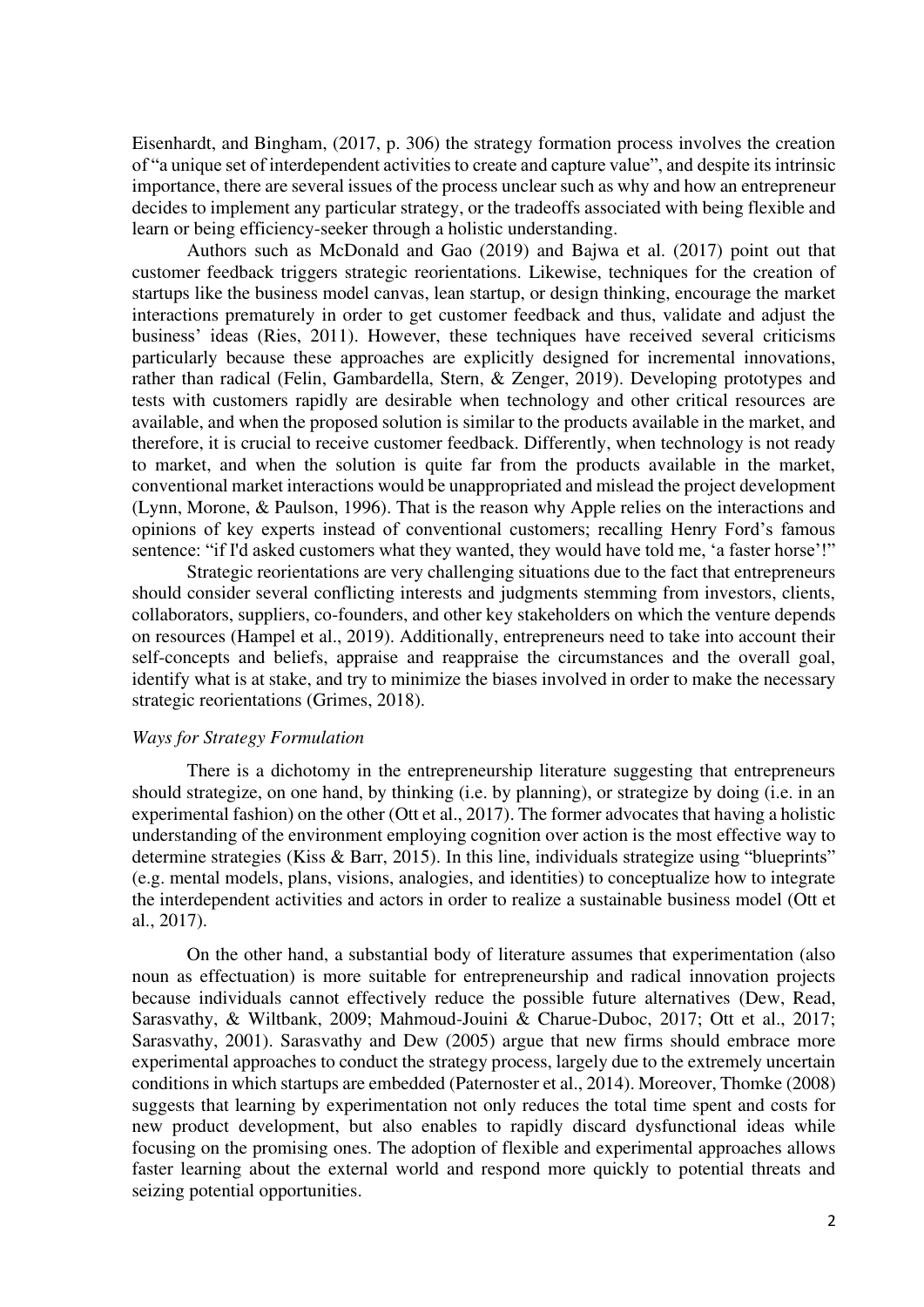### *Technology-driven Experimentation*

Technology-driven experimentation is an unstructured approach wherein individuals explore and test the technology in an iterative fashion in order to analyze and refine the business potential of the ideas (Curran, 2016). This approach is characterized by internal creative processes, where designing and developing the product precedes market opportunity analysis (Habtay, 2012; Nag, Corley, Gioia, Corley, & Gioia, 2007).

Berman and Hagan (2006) argue that technology-driven approaches may lead to three achievements: To change the basis of competition, broke the rules of scale, and introduce totally new business models. The authors also highlight several differences between technology-driven and traditional approaches; for instance, technology-driven is discovery-based, iterative and future oriented, recognize and incorporate uncertainty to the process, and focuses on "exploration of new, uncharted areas (…), emerging market segments (…), and new operational capabilities that change the nature of competition"(Berman & Hagan, 2006, p. 32).

Furthermore, Khanagha and colleagues (2017) pointed out that there are several managerial initiatives that companies should fulfill in order to foster technology-driven experimentation; for instance, increase the autonomy of the innovation teams and key employees, enable the formation of cross-functional collaborations, and "developing routines and processes that nurture experimentation and allow for trial-and-error learning" (Khanagha et al., 2017, p. 5). Furthermore, as suggested by McGrath (2001), these experimental approaches require open attitudes towards failure, in other words, it is important that the team members adequate their mindset with respect to failure as means for learning in uncertain conditions.

## **Methods**

Considering the still limited empirical evidence for how technology-driven experimentation encourages strategic reorientations, it is appropriate to perform an exploratory case study (Yin, 2009). The case was conducted with a digital-learning spin-off based in Palmira – Valle del Cauca (Colombia). We apply semi-structured interviews and we also benefit from having an observer and participant of the project on our author team. Direct observation, interviews with the key actors of the project, and access to internal documents enable us to understand in depth the particularities of the evolution of the project, how the experimentation phases were addressed, the achievements and the challenges as well.

For data analysis, we follow the narrative strategy described by Langley (1999). The aim of this strategy is to "achieve understanding of organizational phenomena, not through formal propositions but by providing *vicarious experience* of a real setting in all its richness and complexity" (Langley, 1999, p. 695). Our objective is, thus, to provide a thick description of the case, as conducted by Bartunek (1984), in order to allow the readers to dive into the project.

#### **Research Context**

In Colombia, there is a growing interest in the development of digital products, in both the private and public sector. The Ministry of Culture and the Ministry of Information and Communications Technologies of Colombia (*MinTIC)* have developed some initiatives focus on digital production and research by funding projects in public universities.

One of these initiatives was coordinated by the National Innovation Direction (known in Spanish as DNIA), an internal department of the National University of Colombia (UNAL). The objective was the creation of digital content aiming to solve some learning difficulties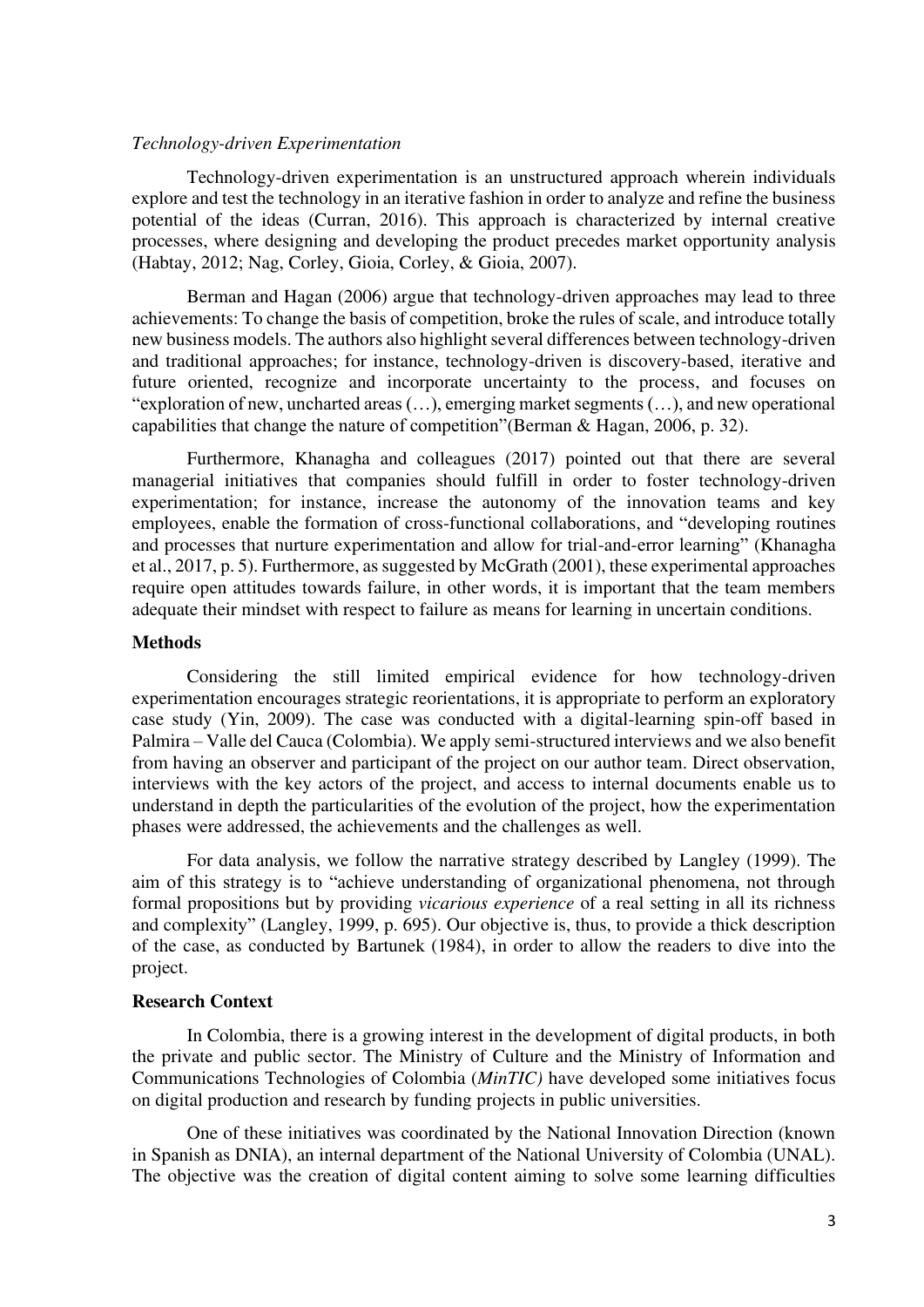among the students at UNAL; and one of the proposals approved gave birth to Abacko, the case study presented in this research.

Abacko is an EdTech spin-off created in 2017 at the National University of Colombia in Palmira, which develops educational applications based on gamification, local narrative, and discovery learning. The spin-off works with its own methodology that emphasizes the collaborative work among different disciplines such as Physics, Pedagogy, Graphic, and Industrial Design.

## **Research Findings**

### *Strategic Reorientations Process Model*

We set out to examine how technology-driven experimentation can promote strategic reorientations in recently created innovative ventures. To do so, we conducted a qualitative process study of Abacko an EdTech spin-off specialized in the development of 3D experiential learning platforms. The firm experienced four major strategic reorientations represented in figure 1. For each reorientation, we identified the relationship between the incorporation of technology (i.e. equipment and software) and the changes in the strategy and purpose, Table 1 shows this finding.



**Figure 1.** Phases of Abacko

| <b>Phase</b> | <b>Technology</b>  |                                                                                                           | <b>Strategic (Re) Orientation</b>                |                                                                                                                                   | <b>Purpose</b>     |
|--------------|--------------------|-----------------------------------------------------------------------------------------------------------|--------------------------------------------------|-----------------------------------------------------------------------------------------------------------------------------------|--------------------|
|              |                    | Physical learning<br>objects (PLO)                                                                        | <b>Improvement of Mathematics</b><br>instruction |                                                                                                                                   | <b>Mathematics</b> |
|              | $\circ$<br>$\circ$ | Virtual Learning<br>Objects (VLO)<br>Virtual Reality (VR)<br>headset<br><b>AR/Mix Reality</b><br>HoloLens | $\circ$<br>$\circ$                               | Improvement of students' learning<br>experience in Mathematics<br>Integrative playful applications for<br>Mathematics instruction | <b>Mathematics</b> |
|              |                    | Unity                                                                                                     |                                                  |                                                                                                                                   |                    |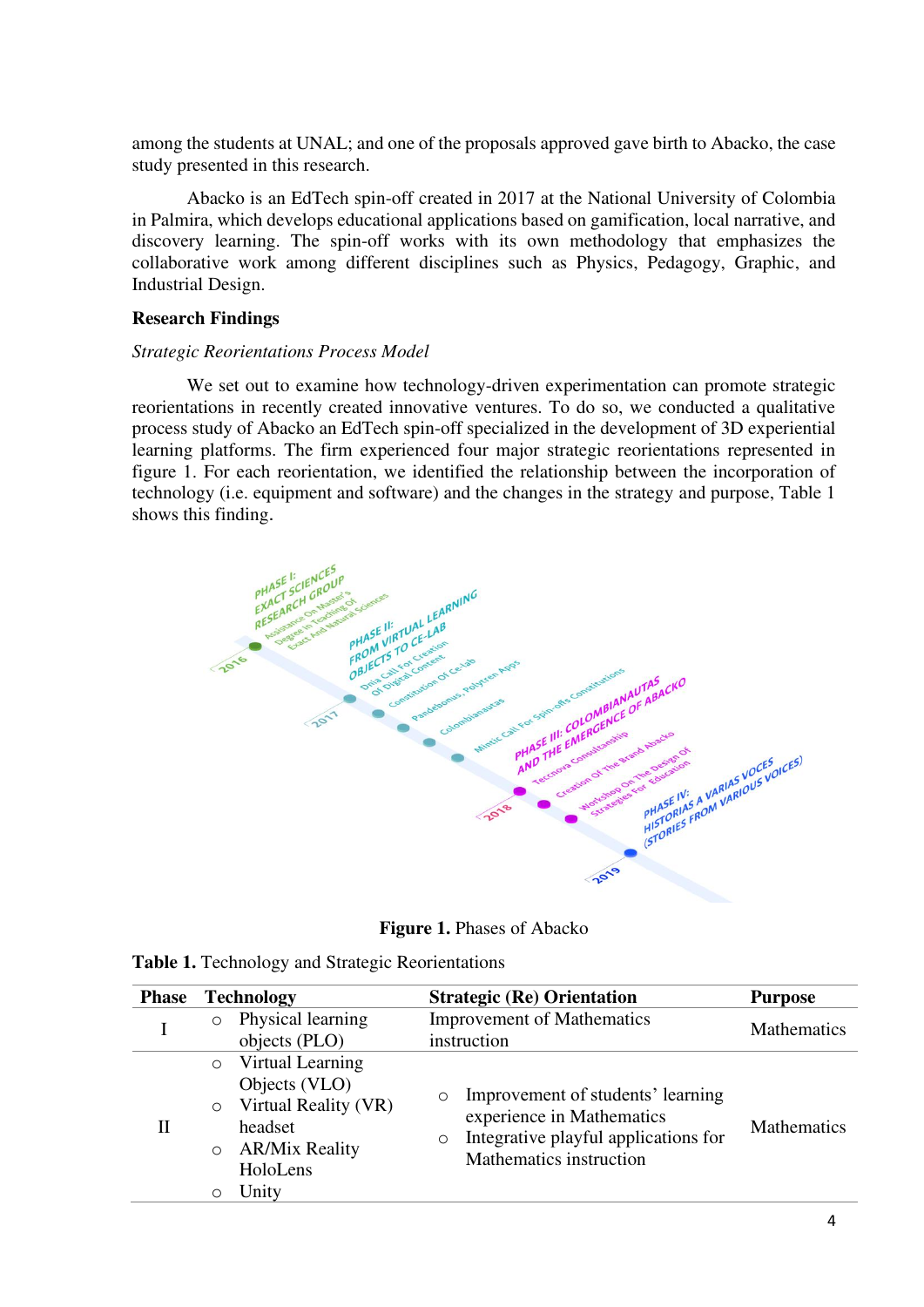| Ш  | $\circ$ | Integrated digital<br>platform for playful | 3D experiential learning platform that   | <b>Mathematics</b> |
|----|---------|--------------------------------------------|------------------------------------------|--------------------|
|    |         | games                                      | allows the interaction with the          |                    |
|    | $\circ$ | 3D Scan context-                           | Colombian territory                      |                    |
|    |         | capture                                    |                                          |                    |
| IV | $\circ$ | Integrated digital                         |                                          | Cultural and       |
|    |         | platform for apps and                      | 3D experiential learning platform that   |                    |
|    | $\circ$ | narrative experience                       | promotes cultural and oral traditions of | oral<br>traditions |
|    |         | Sound recording                            | Colombian indigenous communities         | (Myths)            |
|    |         | equipment                                  |                                          |                    |

Based on prior literature and the findings of this case, we propose a strategic reorientation process model (Figure 2) of how the business strategy may be reformulated after cycles of technology-driven experimentation.



**Figure 2.** Strategic reorientations process model

In the first phase, the new venture defined the strategic orientation, it includes a unique set of resources and activities that allows to create and capture value (Ott et al., 2017), the team also set the guidelines for product development and the requirements for technology. Once the team acquires or renews the technology, they develop a prototype aiming to validate specific product features such as concept, function, and usability (Tanev, Rasmussen, Zijdemans, Lemminger, & Svendsen, 2015; Ulrich & Eppinger, 2012). Afterward, they proceed with the technology experimentation cycles wherein designers and developers interact with technology exploring the potential alternatives in order to enrich the business's value proposition (Berman & Hagan, 2006). All these alternatives are evaluated and a 'strategic re-orientation' is defined. Consequently, each of the strategic re-orientations redefines the guidelines for product development and the requirements for technology acquisition or renewal. The technologydriven experimentation cycle continues until the finding of a promising value proposition. In our study case, the venture performed four cycles, for each cycle we show the actions taken by the firm.

### *Phase I: Exact Sciences Research Group*

The proposal which gave birth to Abacko, was led by the director of the Master's course of Exact and Natural Sciences and was aimed at developing tools to improve the students'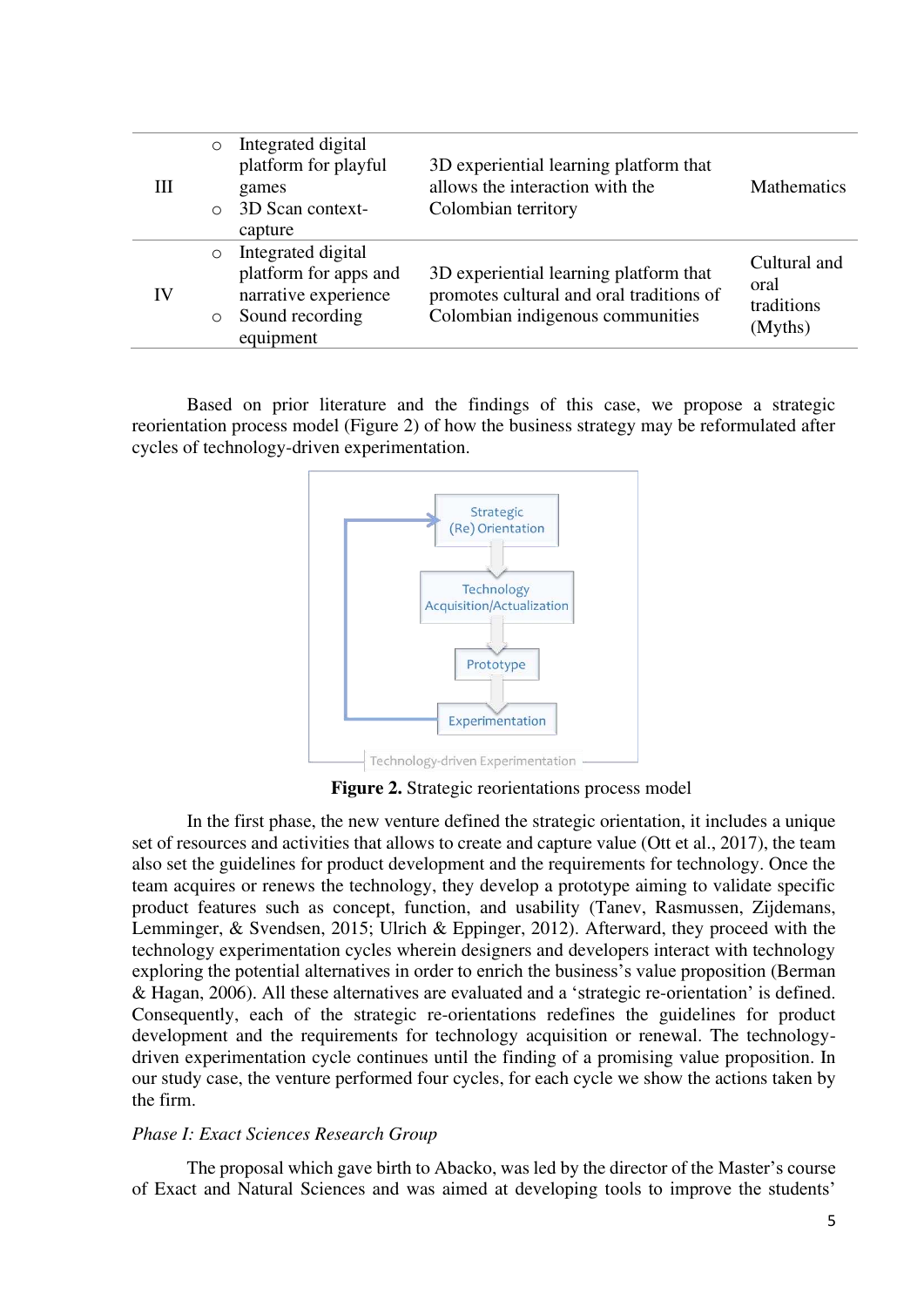learning experience in mathematics. The first results were released in 2016 and consisted on digital and physical learning objects created jointly with the candidates for Master's Degree in Teaching of Exact and Natural Sciences at UNAL Palmira and with the support of the Industrial Design Department. The learning objects were tested in certain remote rural areas, where teachers from schools and colleges created the first generation of digital educational resources that captured students' attention. In parallel with this, in the design department, some industrial design students and teachers formed an informal research group based on experimentation in new technologies and media.

#### *Phase II: From Virtual Learning Objects to Celab*

After the relative success of the first generation of digital educational resources, the director of the Master with the support of the DNIA, opened the call to consolidate an interdisciplinary team integrating illustrators, pedagogues, and engineers. At that time, in 2017, the main objective was to upgrade the design and aesthetics of the Virtual Learning Objects (VLO*)*, but promptly, the concept artist realized that traditional VLOs consisting on presentations and basic iterative PDFs and PPTs "were not enough to improve the students' learning experience, the team had to go further." To that end, the concept artist suggested incorporating the informal research group in new technologies and media to the team project. As a result of the merge, was formed the Science, Education, and Innovation Research Laboratory, CeLab.

During 2017 and 2018, CeLab developed five playful apps (*PandeBonus, Polytren, ColombiaNautas, Numeralitos Salvajes,* and *Numeria*) that integrate playful and narrative in multiplatform and augmented reality apps for the teaching of mathematics.

As new outcomes emerged, new technologies like VR and AR equipment, free software, and opensource technology were incorporated; a situation that has proved decisive for the conception and development of digital products. *Unity,* a cross-platform game engine allowed the group to project several applications, and following an effectual logic (Sarasvathy, 2001), driven by several iterative experimental cycles, the team developed interactive formats and multiplatform games, expanding its reach and impact. Thus, the team decided to focus on two pillars for product development: territory and context-based learning.

The products connect the territory and the learning experience in several ways. For instance, in the app *Numeria*, using a combination of VR and AR*,* users are challenged to recognize the university campus through activities and dynamics framed in mathematics. The game *Numeralitos Salvajes* set in Arauca -on the west border of Colombia, uses institutional colors of regional schools, and employs illustrations and characters representing local fauna and flora, all within one 3D interactive interface aiming to introduce students to the basic concepts of the fractional numbers. Additionally, the game *Polytren*, get users into a virtual tour on the Pacific Train -which in the past connected cities such as Buenaventura, Yumbo, Palmira, and Cali, while they learn about polynomials.

At the same time, CeLab created a workshop in the design and development of objects and strategies for education in the municipality of Corinto, offered for teachers from the rural areas of Cauca and Valle del Cauca.

#### *Phase III: Colombianautas and the Emergence of Abacko*

Once again, the iterative experimental cycles lead the team to the creation of a platform that integrates all the playful apps. In the words of one of the collaborators: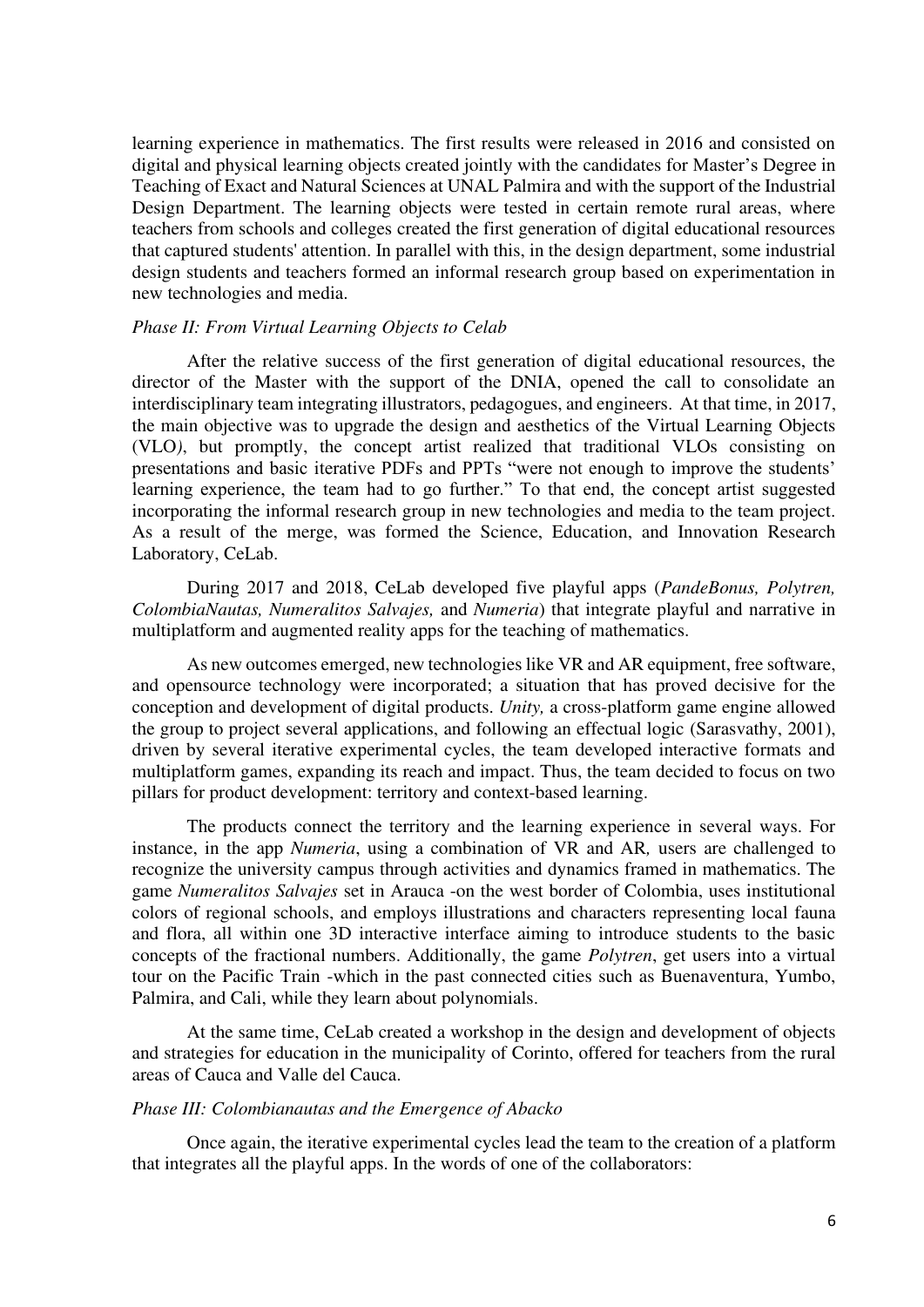"The idea of Colombianautas arise by chance: a professor had created a map of Colombia, and during one of the tests for product development, we put 'Panela' [a game's character] inside that map and let her walk, climb mountains, cross rivers, and so on; and I wondered what would happen if we put all our applications and games in this map, (…), and we saw that this could be the connecting thread of all our work: a platform which allows the free exploration and interaction within the Colombian digital geography"

This launched *Colombianautas*, a platform that presents an open world video game enabling the 3D exploration experience through the Colombian geography, where the character discovers in valleys, rivers, and mountains, the gates containing the minigames which are created based on the local identity of the wide diversity of Colombian regions. For instance, on the route from the southern region to the extreme north of the country, the player will find natural and sonorous landscapes, animals, plants, characters, and representative places of the country.

From this new platform perspective, CeLab decides to participate in the call launched in 2017, organized by *MinTIC and Teccnova* for the *Creation of Spin-Off Companies*. CeLab won and was favored by receiving support and training in order to consolidate the business project. In this process was identified that the core of the products created was the way in which the learning experience was connected to the territory, moreover, the whole experience represented a discovery learning process, because while the user interacts with the virtual map and apps, he or she is learning about the Colombian geography and territorial diversity. To consolidate this original and valuable insight, *Teccnova* suggested the conformation of a spinoff, so it was created the trademark *Abacko*, as a more commercial brand open to both public and private investors.

### *Phase IV: Historias a Varias Voces (Stories from Various Voices)*

Along with the new integrated platform, the team realized that it could open the spectrum for teaching other subjects besides mathematics, according to the project director: "students can learn something more than math with this platform, students might learn something special from each region."

This triggered the creation of the project *Historias a Varias Voces* (Stories from Various Voices), an application based on narrative aiming the teaching and promotion of cultural and oral traditions of Colombian indigenous communities. The underlying idea is to promote the preservation of cultural heritage, territory, stories, and languages. This project is currently under construction and seeks to participate in various national calls.

#### **Discussion**

Based on the case of Abacko, we found that ventures can reorient their strategies by performing cycles of technology-driven experimentation. However, the case also provides other interesting considerations which will be discussed below.

#### *New orientations, New Procedures*

 For the development of each stage, new procedures and approaches were established. One of the most remarkable approaches was the creation of a new production methodology or 'pipeline' for the accomplishment of the projects. The pipeline, exhibits in Figure 3, has four phases, creation, development, product, and scalability. During the creation phase, researchers and designers identify potential opportunities matching particular teaching and learning trends, necessities, or unsatisfactory situations with technological and design resources. Once the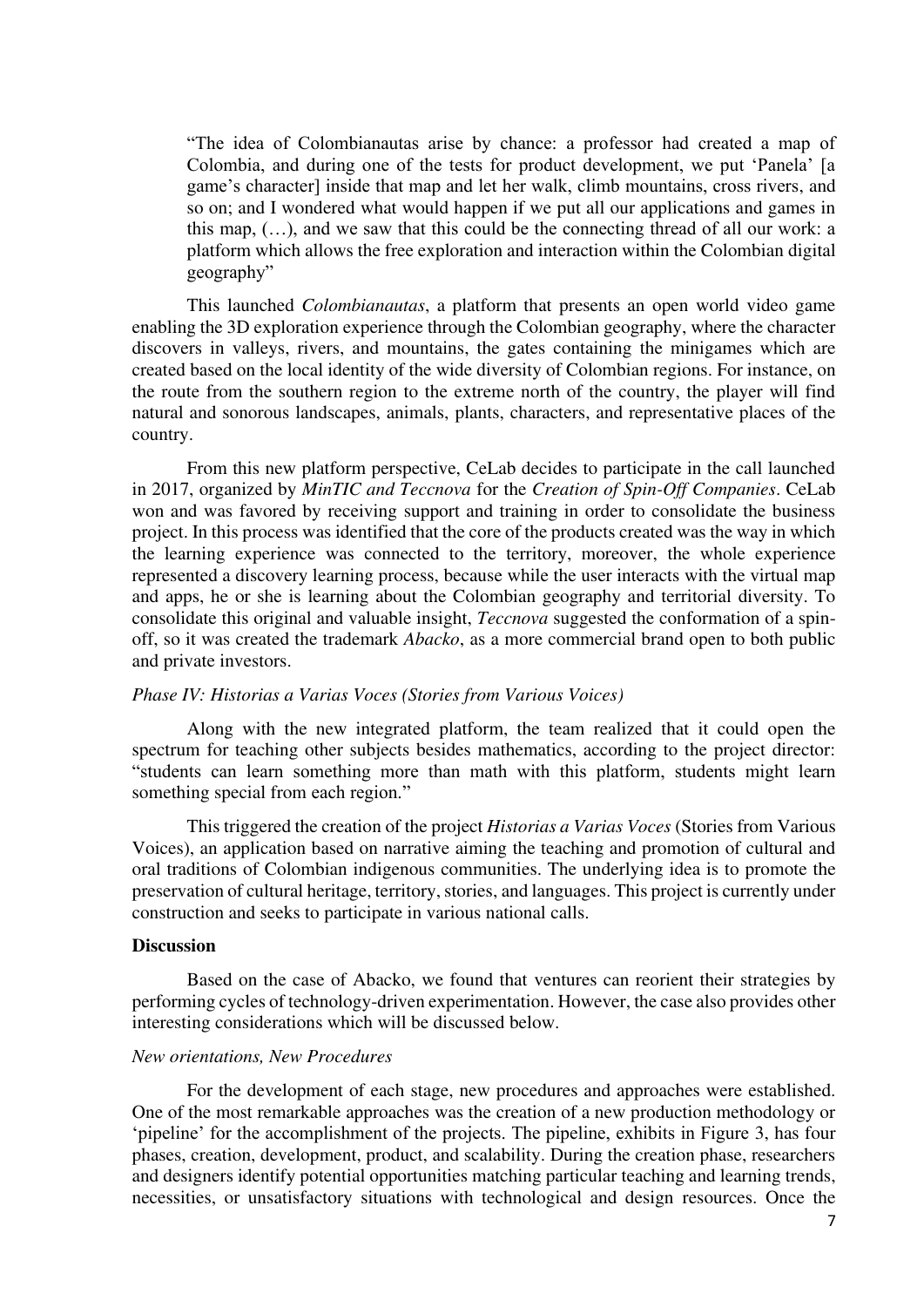problem and the requirements have been defined, the development team engages in the conceptualization that consists of the experimental iterations with technology and art concepts. In this process, the technology-driven experimentation is particularly intensive.



**Figure 3.** Product pipeline Abacko

Following, in the development phase, characters, objects, and scenarios are designed this involves both 2D and 3D techniques. Then, software programmers and designers develop user interfaces (UI) and the backend language. Finally, all these elements are assembled and the tests with alpha versions start. After the adjustments are completed, the third phase, product, is conducted. In this phase, the main goal is the verification and validation of the product (i.e. platform or game) in order to optimize the interactivity and the experience. The last phase is scalability, and consists on the improvement of the resources of the system in order to handle a growing number of users.

In addition, it was created a controlling system named 'la bitácora', a digital document that contains the actualizations made at each process step by each team member. The objective of this mechanism was to reduce the number of meetings and to encourage self-regulation. These new procedures are consistent with Khanagha et al. (2017) that mentioned that new managerial approaches and initiatives are required in order to enable the exploration of technologies.

In the same way, we identify several attitudes related to the effectuation logic (Dew et al., 2009; Sarasvathy, 2001). For instance, we identify that the team members drew upon their actual means (i.e. who I am, What I know, Whom I know see Sarasvathy and Dew (2005)) several times: first, by incorporating the informal research group in new technologies and media to the team project, second by the inclusion of a programming student and relative of a member of the team, who presented the software Unity to the team, which was decisive for the development of the platforms. Finally, were identified moments of serendipity or unintended rewards of enabling exploration of various resources (Carayannis, Provance, & Givens, 2011), as in the case of the Colombianautas platform that, according to the conceptual artist, was ideated "by chance".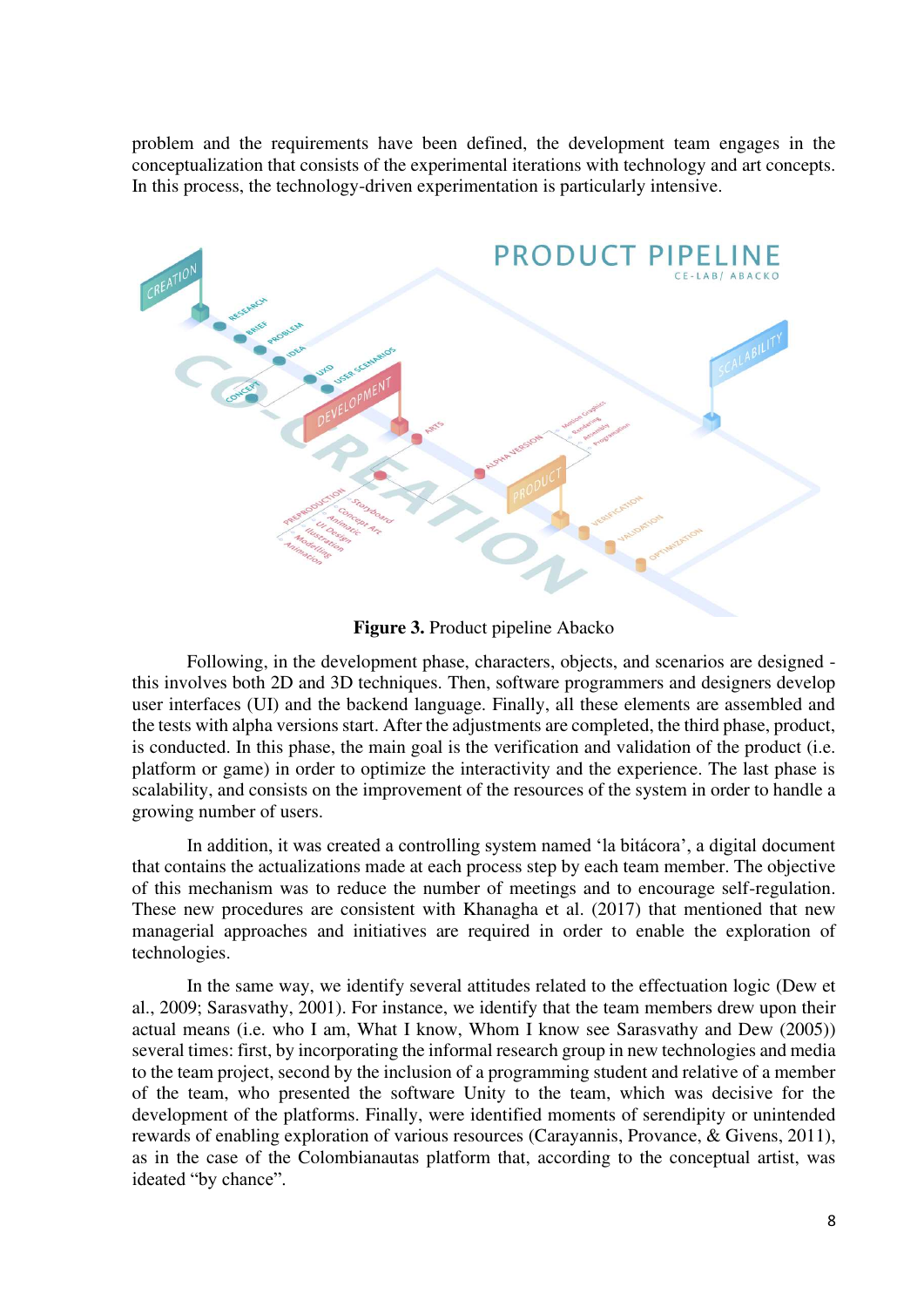## *Education, New Technologies, and the Territory*

Digitalization and new technologies enable the creation of new relationships between students and learning processes (Crittenden, Biel, & Lovely, 2019). Nowadays, there are several products and services which offer revolutionary experiences in education (Elmqaddem, 2019). For instance, the systems of VR and AR such as iGlass or ARCore, educational games like 'My Word Coach', or the gamification education tools like 'Kahoot!'. However, there is a concern regarding the potential loose of local identity against a standard identity that offers a homogenized vision of the world through the aesthetics of the apps and games, and even through music and sounds (Revilla Gutiérrez, 2011).

Therefore, the strengthening of local identities is also part of the overall mission of Abacko. As informed by the project's director:

"Right now, we can find in the market a bunch of video games and platforms which teach maths and sciences, but they use a foreign language; we have always learned things with outside stuff, like Disney things, and so on (…). They [the books] come from different countries with stories and narratives different from ours, and we just don't fit into that, and we are not learning from things that make us feel identified"

Yet, the team members also found out that through their products, they can contribute to the projection of the Colombian territory as well. According to Tung et al. (2019), video games have an enormous potential for destination marketing, different from films and series, video games enable the users to interact directly and freely with the environment. This, coupled with the permanent government's interest in promoting tourism (EFE, 2019), represents an important opportunity that could be explored. In the words of one of the designers:

"Initiatives like this [Colombianautas] also contributes to the image of Colombia abroad. We have received excellent comments when we have had the opportunity to present our project in other countries like Mexico, Portugal, or Argentina. The platform, besides enhancing the learning in science, also serves as a means to communicate the Colombian culture. Once, somebody told us that we have to show this [the project] outside of the country  $(...)$ , and help the other countries to develop their own platforms using their own regional characteristics, and thus, to spread out all our Latin-American identities"

### *Opportunities and Challenges*

The product portfolio developed by Abacko represents an innovative proposal for educational purposes that integrates technological platforms, pedagogical techniques, and the design of visual interfaces and aesthetics which evoke historical, cultural, and geographical aspects of the country. This integration has allowed the improvement of the learning experience by promoting the discovery and the exploration of the Colombian territory. The spin-off, firmly believes that the merge between the design, digital platforms, and narratives, enables the construction of local imaginaries and regional identities. Likewise, one important goal of the firm is to function as a bridge-builder for connecting the new generations to the rurality and the cultural heritage.

However, there are conflicting aspects that challenge the growth of the spin-off. For instance, on the one hand, working under the UNAL's umbrella have helped the firm in many different ways (e.g. to set up the team, financing the first stages, and sharing prestige), but on the other hand, it is an entity with a huge bureaucratic burden that slows down the dynamism that a spin-off like Abacko should have. Unfortunately, even though the favorable laws to the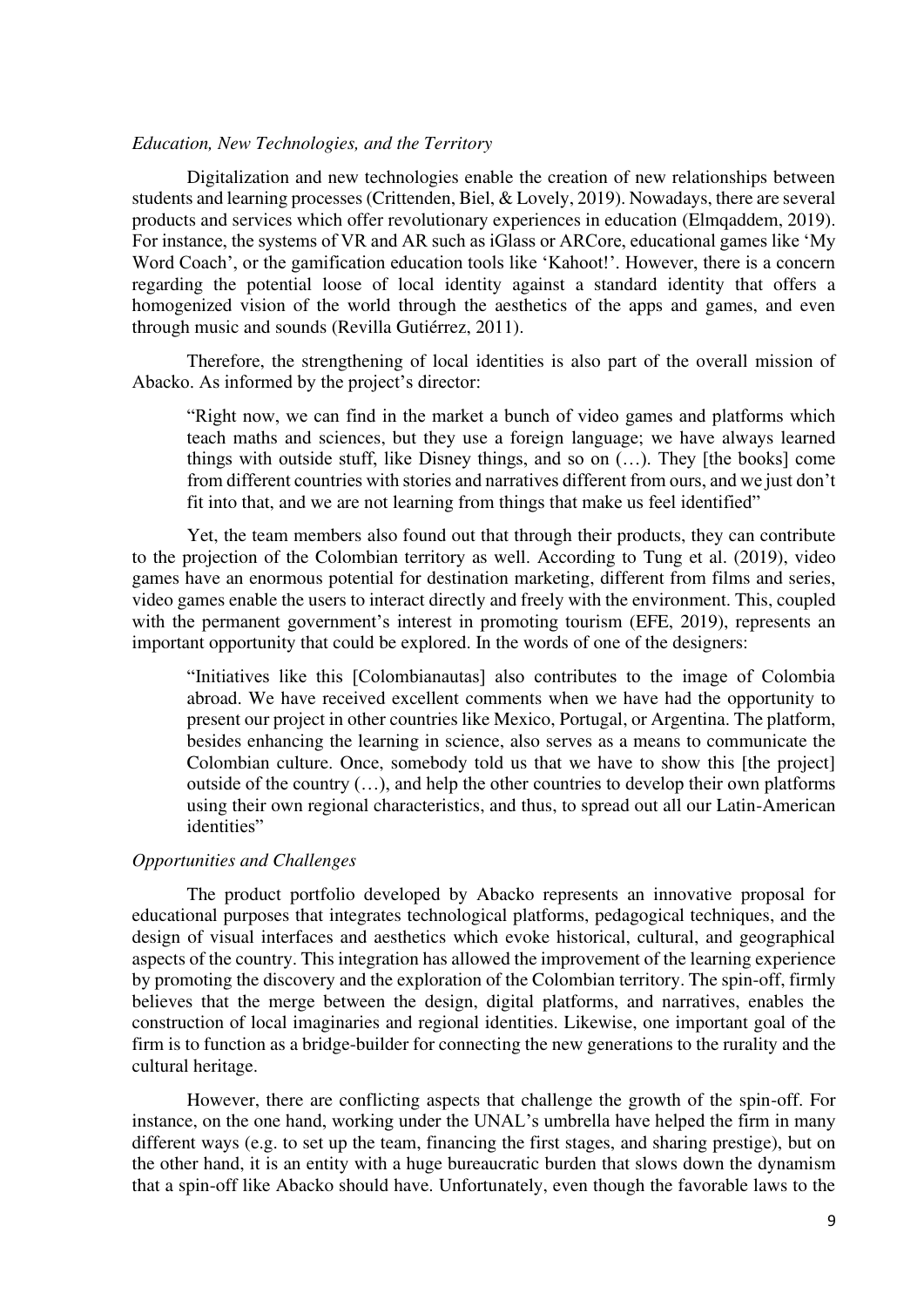creation of spin-offs at the public universities, the measures necessary to ensure the practical operation have not yet been taken. This situation might be analogous to the concept of 'Agility trap' that "occurs when businesses seeking rapid digital transformation run fast and get stuck due to organizational or technological complexity." (Bizagi, 2016, p.3)

Another important barrier faced by institutions like Abacko is access to financing. This constraint is also reported in the literature, for example, Cunningham et al. (2008) suggest that the lack of financial resources is by far the biggest challenge for new enterprises. In order to avoid the over-reliance on public funding, Abacko has attempted to raise funds from private entities. But it has not been an easy task; according to Abacko's director

"the private firms are looking for market-ready products, or close to be commercialized. Additionally, these private entities provide only limited resources, and for projects like Abacko, are insufficient. So, we are looking for entities which understand that we are still in the developing phases, and we are proposing a co-creation approach because we probably need another two or three years to get the intended results."

On this respect, authors such as Breznitz and Noonan (2018) argue that public initiatives have a crucial role in funding creative firms. Coupled to the lack of resources and bargaining power, new entities such as Abacko usually have technologies and products in previous phases of marketing stages, therefore, commercial negotiations with profit-oriented firms are significantly difficult. Hence, and in accordance with the literature, public initiatives had contributed positively to the development of Abacko. However, the team considers that "the financial support is very limited (…) especially for technological and long-term projects like ours", as explained by the director

In this regard, the spin-off is focusing on finding different financing mechanisms, both public and private, taking advantage of the public initiatives to develop digital projects and also generating new product proposals to extend the scope of application.

### **Conclusion, Limitations, and Future Research Opportunities**

This study examined how technology-driven experimentation encourages strategic reorientations in new ventures. Although the majority of the literature set out that interactions with the market are responsible for strategic reorientations (Bajwa et al., 2017; McDonald & Gao, 2019) we provide empirical evidence that those reorientations can also be caused by technology-driven experimentations. Drawing on the case-study of Abacko, we develop a theoretical process model indicating how the business strategy is affected by the technology experimentation cycles wherein designers and developers interact with technology exploring the potential alternatives in order to enrich the business's value proposition.

Our study has limitations which offer possibilities for future research. First, we investigated how experimentation with technology triggers reorientations but we did not investigate internal dynamics neither decision-making process within the team. We encourage scholars to explore how these internal dynamics work, how the relationships between members can affect the reorientation decisions. Further, it is likely that the growth stage (i.e. early-stage and later-stage) of the new firm influences directly or indirectly the strategic reorientations. Considering the recent interest in explaining the lifecycle of new firms (Paternoster et al., 2014), it would be intriguing to explore how new ventures undertake strategic reorientations through a temporal perspective.

Moreover, insights from this study are grounded in particular founders who operate in particular institutions and context; certainly, to conduct further research analyzing different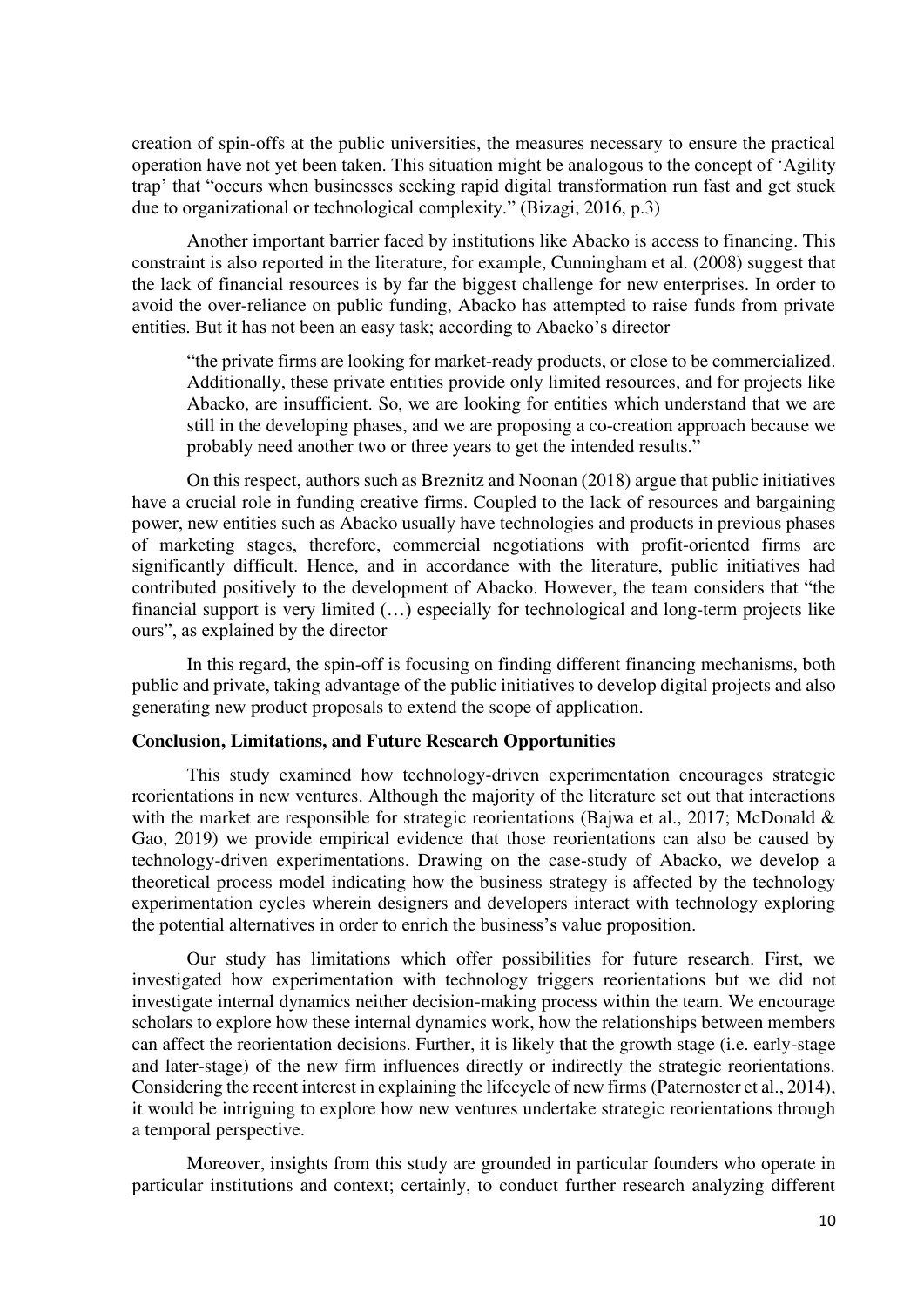firms would enable to identify how contextual differences may affect the reorientations or not, and also identify different patterns of strategy formation.

Our study and framework advance research at the nexus of strategy formulation in entrepreneurship by incorporating technological-interactions as important motives for adaptation and learning in new ventures. We hope that our study will motivate additional research in this vein.

## **References**

- Bajwa, S. S., Wang, X., Nguyen Duc, A., & Abrahamsson, P. (2017). "Failures" to be celebrated: an analysis of major pivots of software startups. *Empirical Software Engineering*, *22*(5), 2373–2408. https://doi.org/10.1007/s10664-016-9458-0
- Bartunek, J. M. (1984). Changing Interpretive Schemes and Organizational Restructuring: The Example of a Religious Order. *Administrative Science Quarterly*, *29*(3), 355. https://doi.org/10.2307/2393029
- Berman, S. J., & Hagan, J. (2006). How technology-driven business strategy can spur innovation and growth. *IEEE Engineering Management Review*, *34*(3), 31–37. https://doi.org/10.1109/EMR.2006.261379
- Bizagi. (2016). The Agility Trap. In *2016 Global Executive Study into the State of Digital Transformation*.
- Breznitz, S. M., & Noonan, D. S. (2018). Planting the seed to grow local creative industries: The impacts of cultural districts and arts schools on economic development. *Environment and Planning A: Economy and Space*, *50*(5), 1047–1070. https://doi.org/10.1177/0308518X18776327
- Carayannis, E. G., Provance, M., & Givens, N. (2011). Knowledge arbitrage, serendipity, and acquisition formality: Their effects on sustainable entrepreneurial activity in regions. *IEEE Transactions on Engineering Management*, *58*(3), 564–577. https://doi.org/10.1109/TEM.2011.2109725
- Castellanos, S. (2017). Capital One Adds 'Muscle' to Machine Learning Effort. Retrieved September 5, 2019, from The Wall Street Journal website: https://blogs.wsj.com/cio/2017/03/02/capital-one-adds-muscle-to-machine-learningeffort/
- Crittenden, W. F., Biel, I. K., & Lovely, W. A. (2019). Embracing Digitalization: Student Learning and New Technologies. *Journal of Marketing Education*, *41*(1), 5–14. https://doi.org/10.1177/0273475318820895
- Cunningham, S., Ryan, M., Keane, M., & Ordonez, D. (2008). Financing creative industries in developing countries. In D. Barrowclough & Z. Kozul-Wright (Eds.), *Creative Industries and Developing Countries: voice,choice and economic growth*. https://doi.org/10.4324/9780203826300
- Curran, C. (2016). 3 approaches to emerging technology experimentation. Retrieved from Pricewaterhouse Coopers website: https://usblogs.pwc.com/emerging-technology/3 approaches-to-emerging-technology-experimentation/
- Daugherty, P., & Wilson, J. (2018). *Human + Machine. Reimagining Work in the Age of AI*. Boston, MA: Harvard Business Review Press.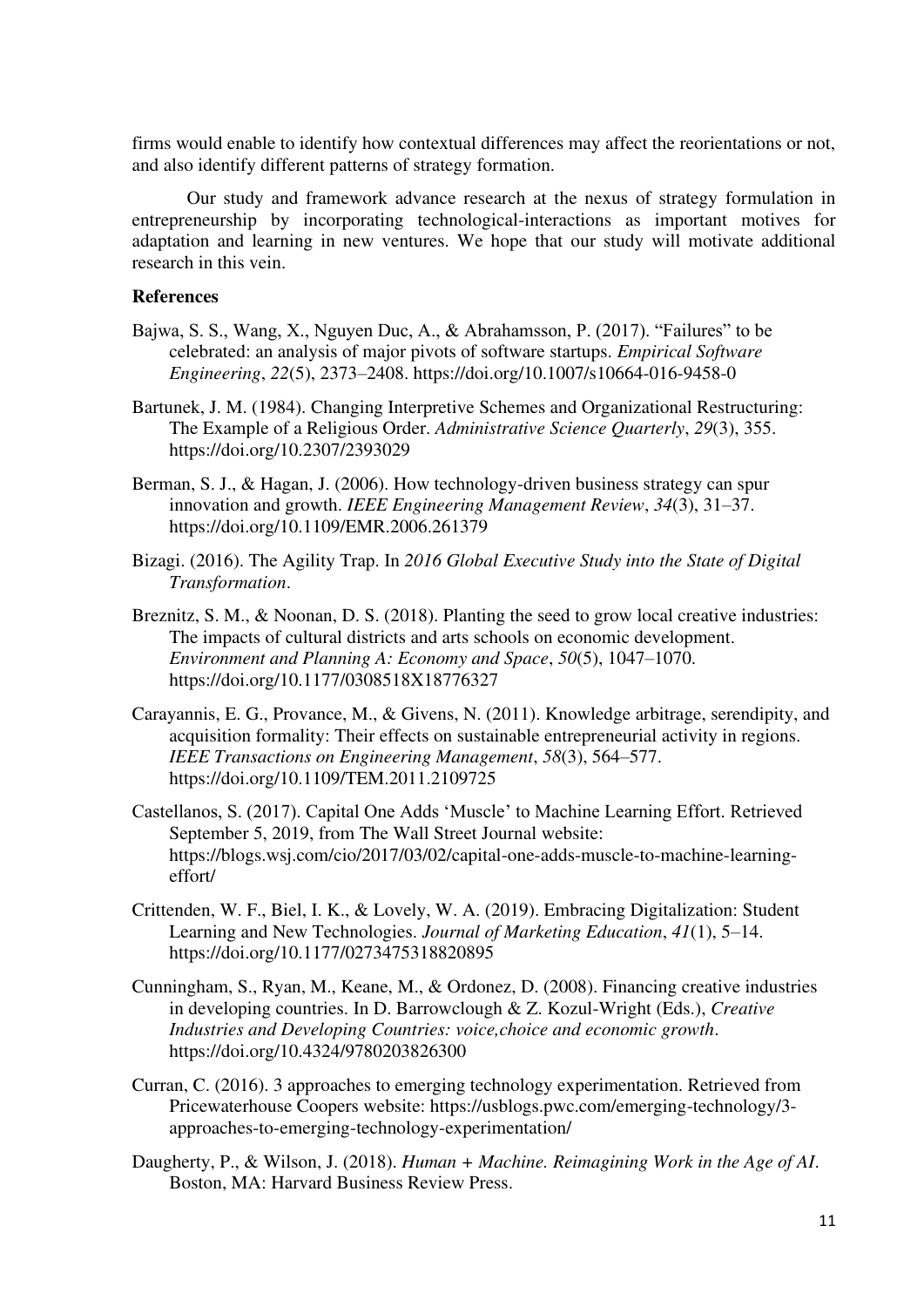- Dew, N., Read, S., Sarasvathy, S. D., & Wiltbank, R. (2009). Effectual versus predictive logics in entrepreneurial decision-making: Differences between experts and novices. *Journal of Business Venturing*, *24*(4), 287–309. https://doi.org/10.1016/j.jbusvent.2008.02.002
- Dottore, A. G. (2009). Business model adaptation as a dynamic capability: a theoretical lens for observing practitioner behaviour. *22Nd Bled Econference-Eenablement: Facilitating an Open, Effective and Representative Esociety*, (Lerner 1995), 484–505.
- Earle, A. G., Merenda, M. J., & Davis, J. M. (2019). Strategy-as-Process in a Technology Venture: A Case Study of Pivots, Pauses, Partners, and Progress. *Technology Innovation Management Review*, *9*(1), 9–19. https://doi.org/10.22215/timreview/1208
- EFE. (2019). Colombia le apuesta a la música para promover el turismo. Retrieved from El Espectador website: https://www.elespectador.com/economia/colombia-le-apuesta-lamusica-para-promover-el-turismo-articulo-836164
- Elmqaddem, N. (2019). Augmented Reality and Virtual Reality in education. Myth or reality? *International Journal of Emerging Technologies in Learning*, *14*(3), 234–242. https://doi.org/10.3991/ijet.v14i03.9289
- Felin, T., Gambardella, A., Stern, S., & Zenger, T. (2019). Lean startup and the business model: Experimentation revisited. *Long Range Planning*, (March), 101889. https://doi.org/10.1016/j.lrp.2019.06.002
- Grimes, M. G. (2018). The Pivot : How founders respond to feedback through idea and identity work. *Academy of Management Journal*, *61*(5), 1692–1717. https://doi.org/10.5465/amj.2015.0823
- Habtay, S. R. (2012). A Firm-Level Analysis on the Relative Difference between Technology-Driven and Market-Driven Disruptive Business Model Innovations. *Creativity and Innovation Management*, *21*(3), 290–303. https://doi.org/10.1111/j.1467- 8691.2012.00628.x
- Hampel, C. E., Tracey, P., & Weber, K. (2019). The Art of the Pivot: How New Ventures Manage Identification Relationships with Stakeholders as They Change Direction. *Academy of Management Journal*, amj.2017.0460. https://doi.org/10.5465/amj.2017.0460
- Khanagha, S., Volberda, H., & Oshri, I. (2017). Customer Co-Creation and Exploration of Emerging Technologies: The Mediating Role of Managerial Attention and Initiatives. *Long Range Planning*, *50*(2), 221–242. https://doi.org/10.1016/j.lrp.2015.12.019
- Kiss, A. N., & Barr, P. S. (2015). New venture strategic adaptation: The interplay of belief structures and industry context. *Strategic Management Journal*, *36*(8), 1245–1263. https://doi.org/10.1002/smj.2285
- Korber, S., & McNaughton, R. B. (2018). Resilience and entrepreneurship: a systematic literature review. *International Journal of Entrepreneurial Behaviour and Research*, *24*(7), 1129–1154. https://doi.org/10.1108/IJEBR-10-2016-0356
- Langley, A. (1999). Strategies for Theorizing from Process Data. *Academy of Management Review*, *24*(4), 691–710.

Lynn, G. S., Morone, J. G., & Paulson, A. S. (1996). Marketing and Discontinuous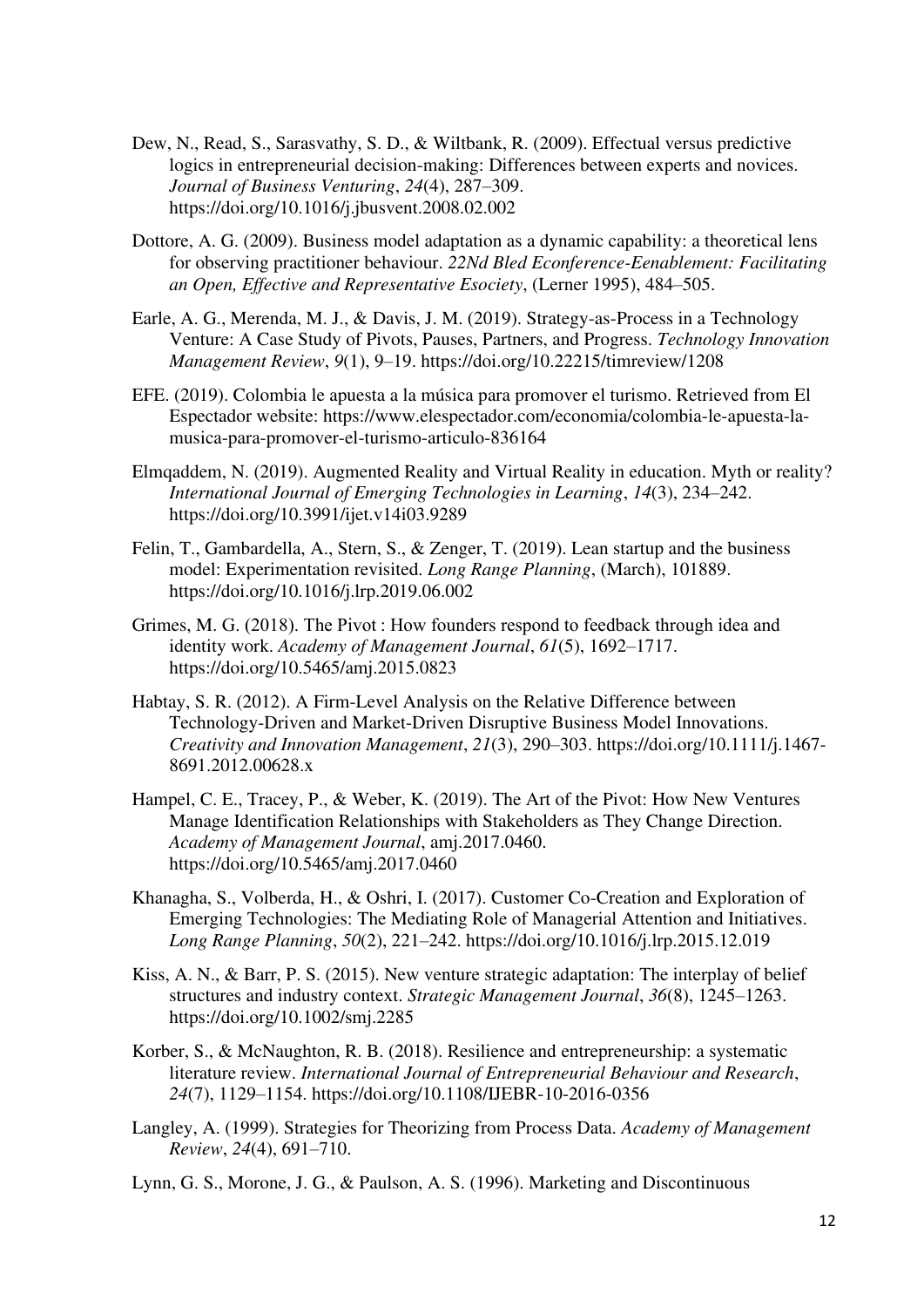Innovation: The Probe and Learn Process. *California Management Review*, *38*(3), 8–37. https://doi.org/10.2307/41165841

- Mahmoud-Jouini, S. Ben, & Charue-Duboc, F. (2017). Experimentations in emerging innovation ecosystems: Specificities and roles. The case of the hydrogen energy fuel cell. *International Journal of Technology Management*, *75*(1–4), 28–54. https://doi.org/10.1504/IJTM.2017.085699
- McDonald, R., & Gao, C. (2019). Pivoting Isn't Enough? Managing Strategic Reorientation in New Ventures. *Organization Science*, *30*(6), 1–30. https://doi.org/10.1287/orsc.2019.1287
- McGrath, R. G. (2001). Exploratory Learning, Innovative Capacity, And Managerial OversighT. *Academy of Management Journal*, *44*(1), 118–131. https://doi.org/10.2307/3069340
- McMullen, J. S. (2015). Entrepreneurial judgment as empathic accuracy: A sequential decision-making approach to entrepreneurial action. *Journal of Institutional Economics*, *11*(3), 651–681. https://doi.org/10.1017/S1744137413000386
- Nag, R., Corley, K. G., Gioia, D. A., Corley, K. G., & Gioia, D. A. (2007). The Intersection of Organizational Identity , Knowledge , and Practice : Attempting Strategic Change via Knowledge Grafting. *Academy of Management Journal*, *50*(4), 821–847. https://doi.org/10.5465/amj.2007.26279173
- Ott, T. E., Eisenhardt, K. M., & Bingham, C. B. (2017). Strategy Formation in Entrepreneurial Settings: Past Insights and Future Directions. *Strategic Entrepreneurship Journal*, *11*(3), 306–325. https://doi.org/10.1002/sej.1257
- Parastuty, Z., Schwarz, E. J., Breitenecker, R. J., & Harms, R. (2015). Organizational change: a review of theoretical conceptions that explain how and why young firms change. *Review of Managerial Science*, *9*(2), 241–259. https://doi.org/10.1007/s11846-014-0155- 3
- Paternoster, N., Giardino, C., Unterkalmsteiner, M., Gorschek, T., & Abrahamsson, P. (2014). Software development in startup companies: A systematic mapping study. *Information and Software Technology*, *56*(10), 1200–1218. https://doi.org/10.1016/j.infsof.2014.04.014
- Revilla Gutiérrez, S. (2011). Música e Identidad. Adaptación de un modelo teórico. *Cuadernos de Etnomusicología*, *1*(January 2011), 5–28.
- Ries, E. (2011). *The lean startup: How today's entrepreneurs use continuous innovation to create radically successful businesses*. New York: Crown Business.
- Sarasvathy, S. D. (2001). Causation and Effectuation : Toward a Theoretical Shift from Economic Inevitability to Entrepreneurial Contingency Authors ( s ): Saras D . Sarasvathy Source : The Academy of Management Review , Vol . 26 , No . 2 ( Apr ., 2001 ), pp . 243-263 Published by. *The Academy of Management Review*, *26*(2), 243– 263. https://doi.org/10.5465/AMR.2001.4378020
- Sarasvathy, S. D., & Dew, N. (2005). New market creation through transformation. *Journal of Evolutionary Economics*, *15*(5), 533–565. https://doi.org/10.1007/s00191-005-0264-x

Tanev, S., Rasmussen, E. S., Zijdemans, E., Lemminger, R., & Svendsen, L. L. (2015). Lean